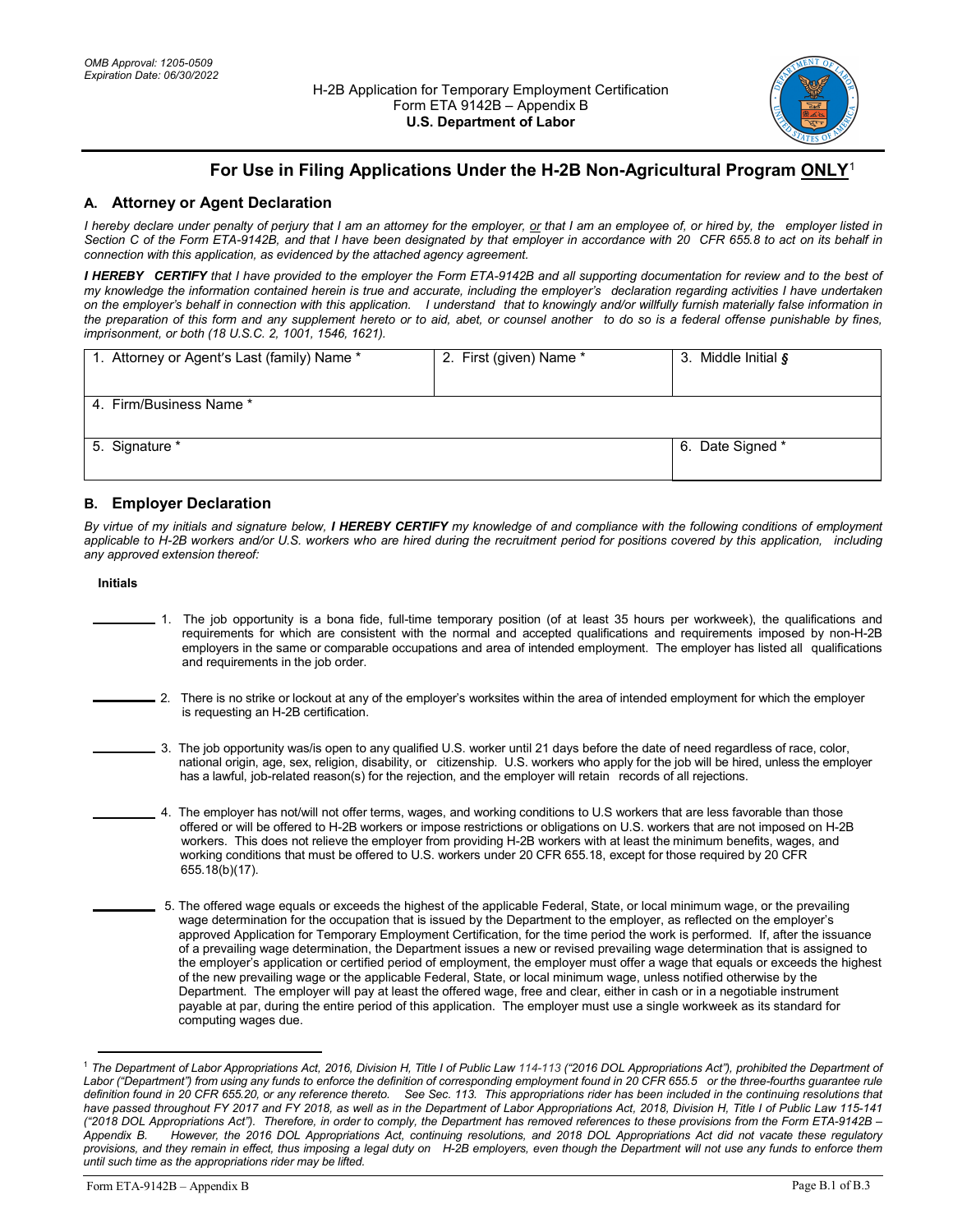

- 6. The offered wage is not based on commissions, bonuses or other incentives, unless the employer guarantees a wage earned every workweek that equals or exceeds the offered wage. The employer guarantees to supplement a piece rate wage if at the end of the workweek, the piece rate does not result in average hourly piece rate earnings during the workweek at least equal to the offered wage.
- $-7.$ and local employment-related laws and regulations, including, <u>but not limited to</u>, employment-related health and safety laws, 20 CFR 655, Subpart A, 29 CFR 503, and all applicable provisions of the Fair Labor Standards Act, 29 U.S.C. 201 et seq. In addition, the employer and its agents and attorneys are prohibited from holding or confiscating workers' passports, visas, or other immigration documents pursuant to 18 U.S.C. 1592(a). 7. During the period of employment that is the subject of this application, the employer will comply with applicable Federal, State

 $-8.$  employment within the period beginning 120 days before the date of need through the end of the period of certification, unless the layoff is for lawful, job-related reasons and all H-2B workers are laid off first. The employer has not laid off and will not lay off any similarly employed U.S. worker in the occupation and area of intended

- 9. of any kind from the worker for any activity related to obtaining certification or employment, including, but not limited to, payment of the employer's attorney or agent fees, application or petition fees, or recruitment costs. Payment includes, but is not limited to, monetary payments, wage concessions (including deductions from wages, salary, or benefits), kickbacks, bribes, tributes, in kind payments, and free labor. The employer and its agents, attorneys, and/or employees have not sought or received, and will not seek to receive, payment
- 10. Upon the separation from employment of any H-2B or U.S. worker(s) employed under this application, if such separation occurs prior to the end date of the employment specified in this application, the employer will notify the Department in writing of the separation from employment not later than two work days after such separation is discovered by the employer. The employer will also notify DHS in writing (or any other manner specified by DHS) of such separation of an H-2B worker.
- 11. The employer will not place any H-2B workers employed pursuant to this application outside the area of intended employment or in a job classification not listed on the approved application unless the employer has obtained a new approved Form ETA-9142B.
	- 12. The employer has accurately represented its temporary need, as defined in 8 CFR 214.2(h)(6)(ii)(B), including the number of workers requested and dates of employment, on the Form ETA-9142B, job order, or an H-2B Registration, as applicable, and been granted the H-2B Registration, when applicable.
- 13. The employer will make all deductions from workers' paychecks required by law and only those additional authorized and reasonable deductions disclosed in the job order. Deductions not disclosed will be prohibited. Reasonableness of authorized deductions is determined under the principles stated in 29 CFR 531. The wage payment requirement in conditions 5 and 6 of this Declaration will not be met where unauthorized or unreasonable deductions, deposits, rebates, or refunds reduce the wage payment below the offered wage or where the worker "kicks back" any part of the wages to the employer or another person for the employer's benefit.
- 14. The employer has specified in the job order any applicable minimum productivity standard which the workers must meet in order to retain the job. With respect to any applicable productivity standard, the employer is able to demonstrate that such standard is normal and usual for non-H-2B employers for the same occupation in the area of intended employment.
- 15. If, before the expiration date specified in the job order, the services of a worker are no longer required for reasons beyond the control of the employer due to fire, weather, or other Act of God, or similar unforeseeable man-made catastrophic event, the employer may terminate the job order with written approval of the Certifying Officer, and will make efforts to transfer the workers to comparable employment, or if transfer is not effected, provide return transportation for the worker as specified in the regulations
	- 16. The employer will keep a record of workers' earnings and provide the workers with earnings statements as required by 20 CFR 655.20(i) on or before each payday, which must be at least every two weeks or according to the prevailing practice in the area of intended employment, whichever is more frequent.
- 17. The employer has disclosed how it will provide transportation and subsistence costs in the job order. The employer will either advance all visa, visa-related, border crossing, subsistence, and transportation expenses to workers traveling to the employer's worksite from the workers' place of recruitment, pay for them directly, or reimburse such expenses, other than travel and subsistence, in the first workweek and reimburse the remainder of the expenses no later than the time workers complete 50 percent of the period covered by the job order. (Advancement of transportation and subsistence costs to U.S. workers employed under this application is required when it is the prevailing practice of non H-2B employers in the occupation in the area of intended employment or when the employer extends such benefits to similarly situated H-2B workers.) Provided that workers work until the end of the certified period of employment or are dismissed from employment for any reason before the end of that period, the employer will pay for such workers' return transportation to the place of recruitment and daily subsistence if the workers have no immediate subsequent H-2B employment. All employer-provided transportation must comply with all applicable Federal, State, and local laws and regulations.
	- 18. The employer will provide to workers, without charge or deposit, all tools, supplies, and equipment required to perform the duties assigned.
	- 19. The employer will provide a copy of the job order to all H-2B workers no later than when the worker applies for a visa if located abroad, no later than the time of the job offer by the subsequent H-2B employer if the H-2B worker is changing employment from one H-2B employer to a subsequent H-2B employer, and to U.S. workers employed under this application no later than on the day work commences. The disclosure must be in a language understood by the workers, as necessary or reasonable.